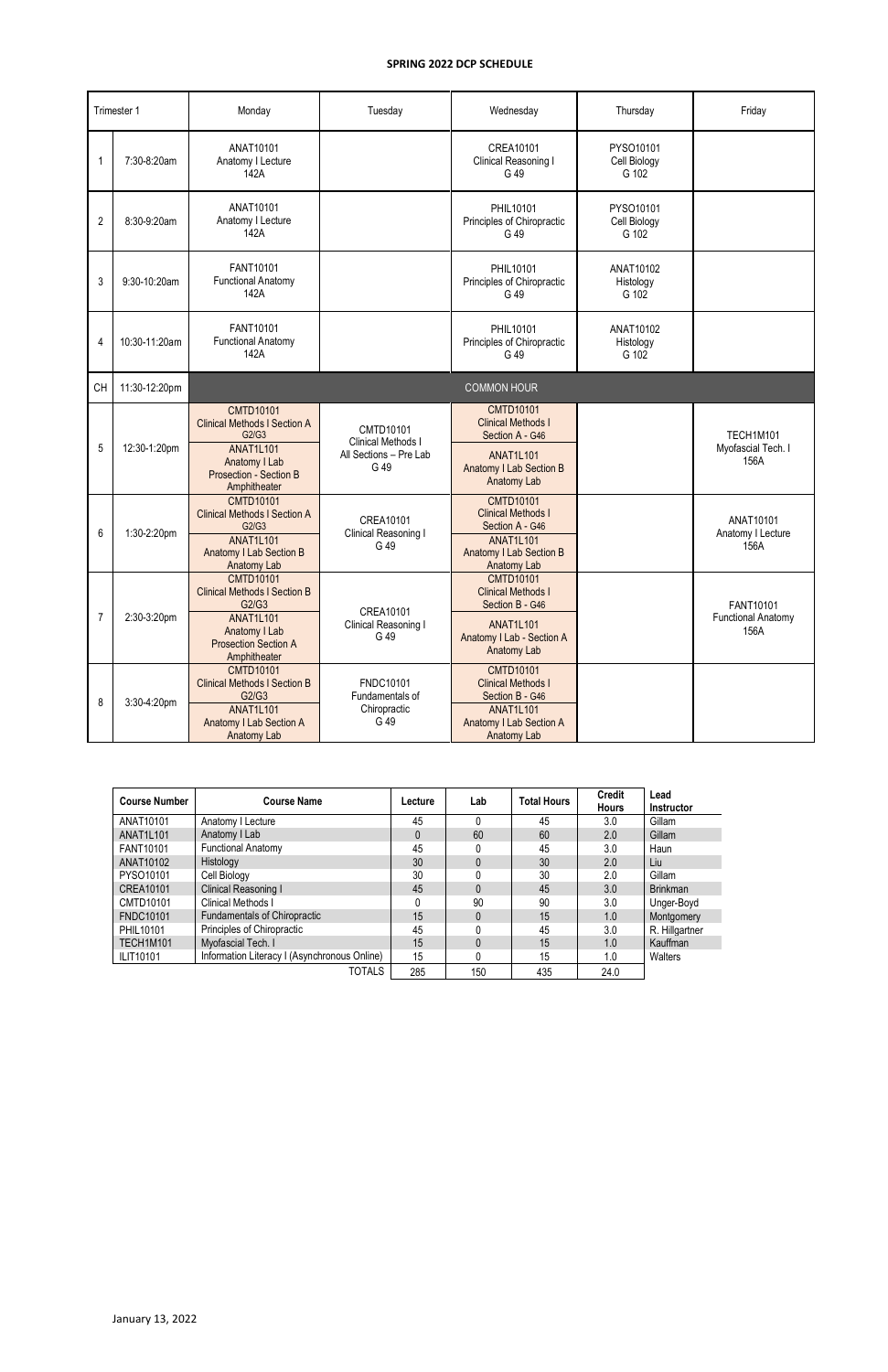|                | Trimester 2   | Monday                                                                              | Tuesday                                                            | Wednesday                                                                              | Thursday                                                                         | Friday                                                                                                    |
|----------------|---------------|-------------------------------------------------------------------------------------|--------------------------------------------------------------------|----------------------------------------------------------------------------------------|----------------------------------------------------------------------------------|-----------------------------------------------------------------------------------------------------------|
|                |               |                                                                                     |                                                                    | <b>TECH1D201</b><br>Diversified I Section C                                            |                                                                                  | TECH1D201<br>Diversified I Section C                                                                      |
| -1             | 7:30-8:20am   | ANAT10202<br>Anatomy II Lecture<br>142 B                                            | <b>NEUR10201</b><br>Neuroanatomy I Lab<br>Section A - Amphitheater | Pre Lab - SB 10<br><b>CMTD10202</b><br><b>Clinical Methods II</b><br>Section D - G 46  | <b>CREA10202</b><br>Clinical Reasoning II<br>156 B                               | SB <sub>9</sub><br><b>CMTD10202</b><br><b>Clinical Methods II</b><br>Section D - G 46<br><b>ANAT1L202</b> |
|                |               |                                                                                     |                                                                    | <b>NEUR10201</b><br>Neuroanatomy I Lab<br>Section B - Amphitheater                     |                                                                                  | Anatomy II Lab<br><b>Prosection Section A</b><br>Amphitheater                                             |
|                |               |                                                                                     |                                                                    | <b>TECH1D201</b><br><b>Diversified I Section C</b><br><b>SB 10</b>                     |                                                                                  | <b>TECH1D201</b><br><b>Diversified I Section C</b><br>SB <sub>9</sub>                                     |
| $\overline{2}$ | 8:30-9:20am   | ANAT10202<br>Anatomy II Lecture<br>142 B                                            | <b>NEUR10201</b><br>Neuroanatomy I<br>156 B                        | <b>CMTD10202</b><br><b>Clinical Methods II</b><br>Section D - G 46                     | <b>CREA10202</b><br>Clinical Reasoning II<br>156 B                               | <b>CMTD10202</b><br><b>Clinical Methods II</b><br>Section D - G 46                                        |
|                |               |                                                                                     |                                                                    | <b>ANAT1L202</b><br>Anatomy II Lab<br><b>Prosection Section B</b><br>Amphitheater      |                                                                                  | <b>ANAT1L202</b><br>Anatomy II Lab Section A<br>Anatomy Lab                                               |
|                |               |                                                                                     |                                                                    | <b>TECH1D201</b><br>Diversified I Section D<br>Pre Lab - SB 10                         |                                                                                  | G48 TECH1D201<br>Diversified I Section D<br>SB <sub>9</sub>                                               |
| 3              | 9:30-10:20am  | PYSO10202<br>Physiology I<br>142 B                                                  | <b>NEUR10201</b><br>Neuroanatomy I<br>156 B                        | <b>CMTD10202</b><br><b>Clinical Methods II</b><br>Section C - G 46<br><b>ANAT1L202</b> | <b>BCHM10201</b><br>Biochemistry I<br>156 B                                      | <b>CMTD10202</b><br><b>Clinical Methods II</b><br>Section C - G 46<br><b>ANAT1L202</b>                    |
|                |               |                                                                                     |                                                                    | <b>Anatomy II Lab Section B</b><br>Anatomy Lab                                         |                                                                                  | Anatomy II Lab Section A<br>Anatomy Lab                                                                   |
|                |               |                                                                                     |                                                                    | TECH1D201<br><b>Diversified I Section D</b><br><b>SB 10</b>                            |                                                                                  | TECH1D201<br>Diversified I Section D<br>SB <sub>9</sub>                                                   |
| 4              | 10:30-11:20am | PYSO10202<br>Physiology I<br>142 B                                                  | <b>CREA10202</b><br>Clinical Reasoning II<br>156 B                 | <b>CMTD10202</b><br><b>Clinical Methods II</b><br>Section C - G 46                     | MICR10201<br>Microbiology I<br>156 B                                             | <b>CMTD10202</b><br><b>Clinical Methods II</b>                                                            |
|                |               |                                                                                     |                                                                    | <b>ANAT1L202</b><br><b>Anatomy II Lab Section B</b><br>Anatomy Lab                     |                                                                                  | Section C - G 46                                                                                          |
|                |               |                                                                                     |                                                                    |                                                                                        |                                                                                  |                                                                                                           |
| <b>CH</b>      | 11:30-12:20pm |                                                                                     |                                                                    | <b>COMMON HOUR</b>                                                                     |                                                                                  |                                                                                                           |
|                |               | <b>TECH1D201</b><br>Diversified I Section A<br>Pre Lab - SB10                       |                                                                    |                                                                                        | TECH1D201<br>Diversified I Section A<br>SB <sub>9</sub>                          |                                                                                                           |
| 5              | 12:30-1:20pm  | <b>CMTD10202</b>                                                                    | MICR10201<br>Microbiology I                                        | PYSO10202<br>Physiology I                                                              | <b>CMTD10202</b><br><b>Clinical Methods II</b><br>Section B - G2/G3              | CMTD10202<br><b>Clinical Methods II</b><br><b>All Sections</b>                                            |
|                |               | <b>Clinical Methods II Section B</b><br>G46                                         | 142 B                                                              | 142 B                                                                                  | <b>ANAT1L202</b><br>Anatomy II Lab<br>Prosection                                 | Pre Lab - 156 B                                                                                           |
|                |               | <b>TECH1D201</b><br>Diversified I Section A                                         |                                                                    |                                                                                        | Section C - Amphitheater<br>TECH1D201<br>Diversified I Section A                 |                                                                                                           |
| 6              | 1:30-2:20pm   | <b>SB10</b><br><b>CMTD10202</b><br><b>Clinical Methods II Section B</b><br>G46      | MICR10201<br>Microbiology I<br>142 B                               | PYSO10202<br>Physiology I<br>142 B                                                     | SB <sub>9</sub><br><b>CMTD10202</b><br><b>Clinical Methods II</b>                | <b>ANAT1L202</b><br>Anatomy II Lab<br><b>Prosection Section D</b>                                         |
|                |               | <b>NEUR10201</b><br>Neuroanatomy I Lab<br>Section D - Amphitheater                  |                                                                    |                                                                                        | Section B - G2/G3<br><b>ANAT1L202</b><br>Anatomy II Lab Section C<br>Anatomy Lab | Amphitheater                                                                                              |
|                |               | TECH1D201<br><b>Diversified I Section B</b><br>Pre Lab - SB10                       |                                                                    |                                                                                        | TECH1D201<br><b>Diversified I Section B</b><br>SB <sub>9</sub>                   |                                                                                                           |
| 7              | 2:30-3:20pm   | <b>CMTD10202</b>                                                                    | <b>BCHM10201</b><br>Biochemistry I<br>142 B                        | ANAT10202<br>Anatomy II Lecture<br>142 B                                               | <b>CMTD10202</b><br><b>Clinical Methods II Section A</b><br>G2/G3                | <b>ANAT1L202</b><br>Anatomy II Lab Section D                                                              |
|                |               | <b>Clinical Methods II Section A</b><br>G46                                         |                                                                    |                                                                                        | <b>ANAT1L202</b><br>Anatomy II Lab Section C<br>Anatomy Lab                      | Anatomy Lab                                                                                               |
|                |               | TECH1D201<br><b>Diversified I Section B</b><br><b>SB10</b>                          |                                                                    |                                                                                        | TECH1D201<br><b>Diversified I Section B</b><br>SB <sub>9</sub>                   |                                                                                                           |
| 8              | 3:30-4:20pm   | <b>CMTD10202</b><br><b>Clinical Methods II Section A</b><br>G46<br><b>NEUR10201</b> | <b>BCHM10201</b><br>Biochemistry I<br>142 B                        | <b>NEUR10201</b><br>Neuroanatomy I<br>142 B                                            | <b>CMTD10202</b><br><b>Clinical Methods II Section A</b>                         | <b>ANAT1L202</b><br>Anatomy II Lab Section D<br>Anatomy Lab                                               |

| <b>Course Number</b> | <b>Course Name</b>         | Lecture      | Lab | <b>Total Hours</b> | <b>Credit Hours</b> | <b>Lead Instructor</b> |
|----------------------|----------------------------|--------------|-----|--------------------|---------------------|------------------------|
| ANAT10202            | Anatomy II Lecture         | 45           |     | 45                 | 3.0                 | Liu                    |
| ANAT1L202            | Anatomy II Lab             | 0            | 45  | 45                 | 1.5                 | Liu                    |
| <b>BCHM10201</b>     | Biochemistry I             | 45           |     | 45                 | 3.0                 | Gutweiler              |
| PYSO10202            | Physiology I               | 60           | 0   | 60                 | 4.0                 | Karim                  |
| MICR10201            | Microbiology I             | 45           |     | 45                 | 3.0                 | Price-Bourisaw         |
| <b>NEUR10201</b>     | Neuroanatomy I             | 45           | 15  | 60                 | 3.5                 | Koesterer              |
| CREA10202            | Clinical Reasoning II      | 45           |     | 45                 | 3.0                 | Bozark                 |
| CMTD10202            | <b>Clinical Methods II</b> | $\mathbf{0}$ | 90  | 90                 | 3.0                 | Wibbenmeyer            |
| TECH1D201            | Diversified I              | 15           | 45  | 60                 | 2.5                 | Ridgeway               |
|                      | <b>TOTALS</b>              | 300          | 195 | 495                | 26.5                |                        |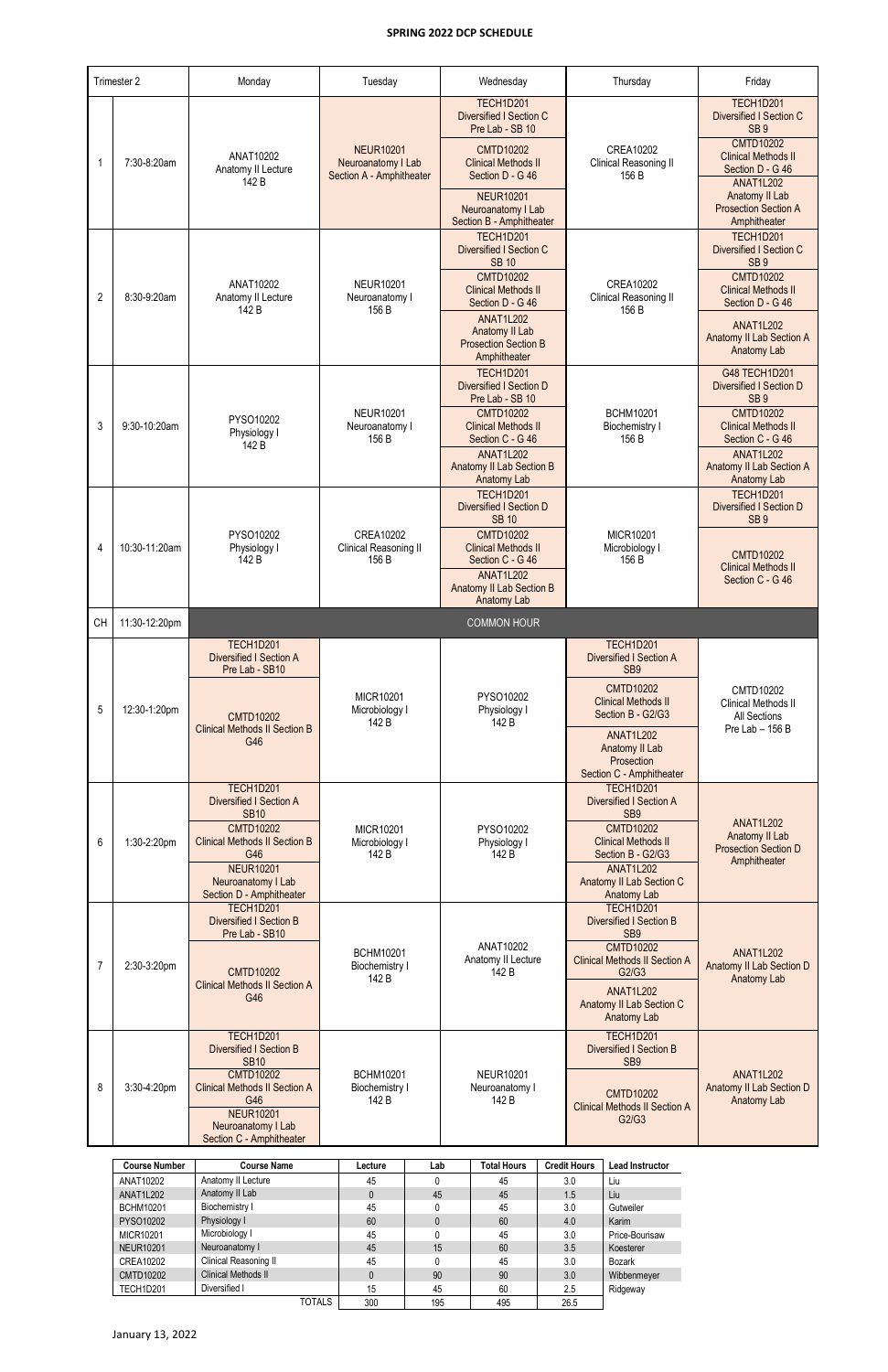|                | Trimester 3   | Monday                                                                                                                            | Tuesday                                                                             | Wednesday                                   | Thursday                                                                            | Friday                                                                                                                      |
|----------------|---------------|-----------------------------------------------------------------------------------------------------------------------------------|-------------------------------------------------------------------------------------|---------------------------------------------|-------------------------------------------------------------------------------------|-----------------------------------------------------------------------------------------------------------------------------|
| $\mathbf 1$    | 7:30-8:20am   | <b>CMTD10303</b><br><b>Clinical Methods III</b><br>Section A - G2/G3<br>TECH1D302<br>Diversified II Lab<br>Section B - SB9        | PYSO10303<br>Physiology II<br>G 48                                                  | PATH10301<br>Pathology I<br>G 102           | <b>ANAT1L303</b><br>Anatomy III Lab<br><b>Pro-section Section B</b><br>Amphitheater | <b>CMTD10303</b><br><b>Clinical Methods III</b><br>Section A - G2/G3<br>TECH1D302<br>Diversified II Lab<br>Section B - SB10 |
| $\overline{2}$ | 8:30-9:20am   | <b>CMTD10303</b><br><b>Clinical Methods III</b><br>Section A - G2/G3<br>TECH1D302<br>Diversified II Lab<br>Section B - SB9        | PYSO10303<br>Physiology II<br>G 48                                                  | PATH10301<br>Pathology I<br>G 102           | <b>ANAT1L303</b><br>Anatomy III Lab<br>Section B - Anatomy Lab                      | <b>CMTD10303</b><br><b>Clinical Methods III</b><br>Section A - G2/G3<br>TECH1D302<br>Diversified II Lab<br>Section B - SB10 |
| 3              | 9:30-10:20am  | <b>CMTD10303</b><br><b>Clinical Methods III</b><br>Section B - G2/G3<br>TECH1D302<br>Diversified II Lab<br>Section A - SB9        | ANAT10303<br>Anatomy III Lecture<br>G 48                                            | MICR10302<br>Microbiology II<br>G 102       | <b>ANAT1L303</b><br>Anatomy III Lab<br>Section B- Anatomy Lab                       | <b>CMTD10303</b><br><b>Clinical Methods III</b><br>Section B - G2/G3<br>TECH1D302<br>Diversified II Lab<br>Section A - SB10 |
| 4              | 10:30-11:20am | <b>CMTD10303</b><br><b>Clinical Methods III</b><br>Section B - G2/G3<br>TECH1D302<br><b>Diversified II Lab</b><br>Section A - SB9 |                                                                                     | MICR10302<br>Microbiology II<br>G 102       | <b>NEUR10302</b><br>Neuroanatomy II<br>G 48                                         | <b>CMTD10303</b><br><b>Clinical Methods III</b><br>Section B - G2/G3<br>TECH1D302<br>Diversified II Lab<br>Section A - SB10 |
| <b>CH</b>      | 11:30-12:20pm |                                                                                                                                   |                                                                                     | <b>COMMON HOUR</b>                          |                                                                                     |                                                                                                                             |
| 5              | 12:30-1:20pm  | ANAT10303<br>Anatomy III Lecture<br>G 102                                                                                         | CREA10303<br>Clinical Reasoning III<br>G 102                                        | <b>NEUR10302</b><br>Neuroanatomy II<br>G 49 | PYSO10303<br>Physiology II<br>G 49                                                  | PATH10301<br>Pathology I<br>G 48                                                                                            |
| 6              | 1:30-2:20pm   | ANAT10303<br>Anatomy III Lecture<br>G 102                                                                                         | <b>ANAT1L303</b><br>Anatomy III Lab<br><b>Pro-section Section A</b><br>Amphitheater | <b>NEUR10302</b><br>Neuroanatomy II<br>G 49 | PYSO10303<br>Physiology II<br>G49                                                   | PATH10301<br>Pathology I<br>G 48                                                                                            |
| $\overline{7}$ | 2:30-3:20pm   | <b>BCHM10302</b><br><b>Biochemistry II</b><br>G 102                                                                               | <b>ANAT1L303</b><br>Anatomy III Lab<br>Section A - Anatomy Lab                      | CREA10303<br>Clinical Reasoning III<br>G 49 | <b>BCHM10302</b><br><b>Biochemistry II</b><br>G 49                                  | MICR10302<br>Microbiology II<br>G 48                                                                                        |
| 8              | 3:30-4:20pm   | <b>BCHM10302</b><br><b>Biochemistry II</b><br>G 102                                                                               | <b>ANAT1L303</b><br>Anatomy III Lab<br>Section A - Anatomy Lab                      | CREA10303<br>Clinical Reasoning III<br>G 49 | <b>BCHM10302</b><br><b>Biochemistry II</b><br>G 49                                  | MICR10302<br>Microbiology II<br>G48                                                                                         |

| <b>Course Number</b> | <b>Course Name</b>     | Lecture | Lab      | <b>Total Hours</b> | <b>Credit</b><br><b>Hours</b> | <b>Lead Instructor</b> |
|----------------------|------------------------|---------|----------|--------------------|-------------------------------|------------------------|
| ANAT10303            | Anatomy III Lecture    | 45      |          | 45                 | 3.0                           | Gao                    |
| ANAT1L303            | Anatomy III Lab        | 0       | 45       | 45                 | 1.5                           | Gao                    |
| <b>NEUR10302</b>     | Neuroanatomy II        | 45      |          | 45                 | 3.0                           | Koesterer              |
| PATH10301            | Pathology I            | 60      | $\Omega$ | 60                 | 4.0                           | Gao                    |
| PYSO10303            | Physiology II          | 60      |          | 60                 | 4.0                           | Karim                  |
| <b>MICR10302</b>     | Microbiology II        | 60      |          | 60                 | 4.0                           | Price-Bourisaw         |
| <b>BCHM10302</b>     | <b>Biochemistry II</b> | 60      |          | 60                 | 4.0                           | Gutweiler              |
| CREA10303            | Clinical Reasoning III | 45      | $\Omega$ | 45                 | 3.0                           | Murray                 |
| CMTD10303            | Clinical Methods III   | 0       | 60       | 60                 | 2.0                           | Underkofler            |
| TECH1D302            | Diversified II         | 0       | 60       | 60                 | 2.0                           | Filson                 |
|                      | <b>TOTALS</b>          | 405     | 165      | 570                | 32.5                          |                        |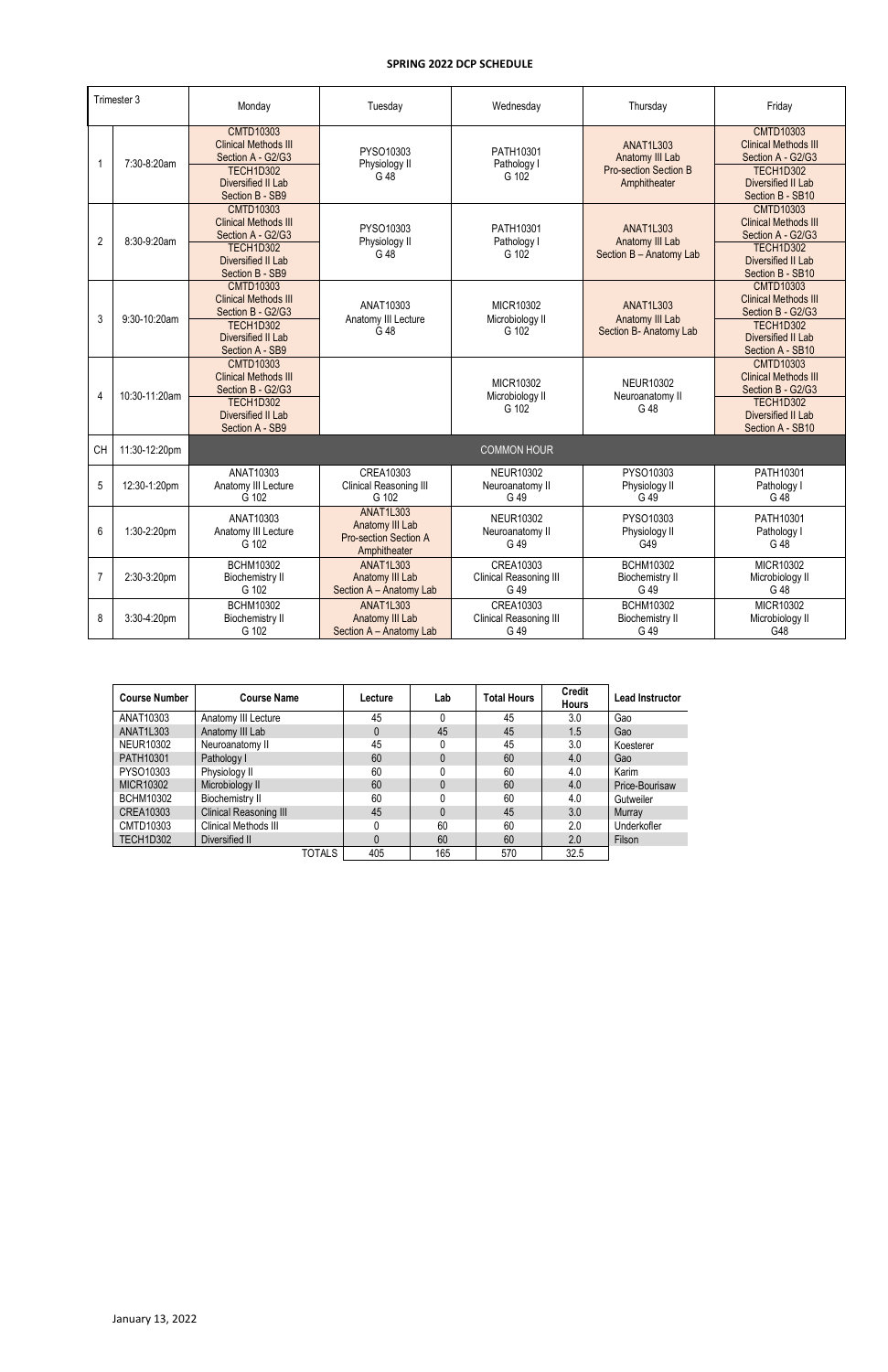| Trimester 4    |               | Monday                                                            | Tuesday                                                            | Wednesday                                                           | Thursday                                                          | Friday                                          |  |
|----------------|---------------|-------------------------------------------------------------------|--------------------------------------------------------------------|---------------------------------------------------------------------|-------------------------------------------------------------------|-------------------------------------------------|--|
|                | 7:30-8:20am   | PYSO20404<br>Physiology III                                       | TECH2A401<br><b>Activator I Lecture</b>                            | TECH2D403<br>Diversified III Section A<br>SB <sub>9</sub>           | <b>CMTD20404</b><br><b>Clinical Methods IV</b><br>Section A - G46 | TECH2M402<br>Myofascial Technique II            |  |
|                |               | 156 A                                                             | 142A                                                               | TECH2A401<br><b>Activator I Section B</b><br>S118                   | TECH2D403<br>Diversified III<br>Section B - SB9                   | Lecture<br>142A                                 |  |
| $\overline{2}$ | 8:30-9:20am   | PYSO20404<br>Physiology III                                       | TECH2B401<br>Logan Basic I                                         | TECH2D403<br><b>Diversified III Section A</b><br>SB <sub>9</sub>    | TECH2M402<br>Myofascial II Section B                              | PATH20402<br>Pathology II                       |  |
|                |               | 156 A                                                             | 142A                                                               | TECH2A401<br><b>Activator I Section B</b><br>S118                   | SB <sub>9</sub>                                                   | 142A                                            |  |
|                |               | <b>NEUR20403</b><br><b>NMS Disorders</b>                          | TECH2B401                                                          | TECH2D403<br><b>Diversified III Section B</b><br>SB <sub>9</sub>    | TECH2M402                                                         | PATH20402                                       |  |
| 3              | 9:30-10:20am  | 156 A                                                             | Logan Basic I<br>142A                                              | TECH2A401<br><b>Activator I Section A</b><br>S118                   | Myofascial II Section A<br>SB <sub>9</sub>                        | Pathology II<br>142A                            |  |
|                | 10:30-11:20am | <b>NEUR20403</b>                                                  | PATH20402                                                          | TECH2D403<br><b>Diversified III Section B</b><br>SB <sub>9</sub>    | <b>CMTD20404</b><br><b>Clinical Methods IV</b><br>Section B - G46 | <b>NUTR20401</b><br>Fundamentals of Nutrition I |  |
| $\overline{4}$ |               | <b>NMS Disorders</b><br>156 A                                     | Pathology II<br>156A                                               | <b>TECH2A401</b><br><b>Activator I Section A</b><br>S118            | TECH2D403<br><b>Diversified III Section A</b><br>SB <sub>9</sub>  | 156A                                            |  |
| CH             | 11:30-12:20pm |                                                                   |                                                                    | <b>COMMON HOUR</b>                                                  |                                                                   |                                                 |  |
| 5              | 12:30-1:20pm  | <b>DIMG20401</b><br>Foundations of<br>Diagnostic Imaging<br>142 A | PYSO20404<br>Physiology III<br>156A                                | <b>CMTD20404</b><br><b>Clinical Methods IV</b><br>Section A - G2/G3 |                                                                   |                                                 |  |
| 6              | 1:30-2:20pm   | DIMG20401<br>Foundations of<br>Diagnostic Imaging<br>142 A        | PYSO20404<br>Physiology III<br>156A                                | <b>CMTD20404</b><br><b>Clinical Methods IV</b><br>Section A - G2/G3 |                                                                   |                                                 |  |
| $\overline{7}$ | 2:30-3:20pm   | <b>DIMG20402</b><br>Diagnostic Imaging II<br>142 A                | <b>NEUR20403</b><br><b>NMS Disorders</b><br>156A                   | <b>CMTD20404</b><br><b>Clinical Methods IV</b><br>Section B - G2/G3 |                                                                   |                                                 |  |
| 8              | 3:30-4:20pm   | DIMG20402<br>Diagnostic Imaging II<br>142 A                       | CMTD20404<br>Clinical Methods IV<br>All Sections<br>Pre Lab - 156A | <b>CMTD20404</b><br><b>Clinical Methods IV</b><br>Section B - G2/G3 |                                                                   |                                                 |  |

| <b>Course Number</b> | <b>Course Name</b>                                     | Lecture      | Lab          | <b>Total Hours</b> | <b>Credit Hours</b> | <b>Lead Instructor</b> |
|----------------------|--------------------------------------------------------|--------------|--------------|--------------------|---------------------|------------------------|
| PYSO20404            | Physiology III                                         | 60           | 0            | 60                 | 4.0                 | Karim                  |
| PATH20402            | Pathology II                                           | 45           | $\mathbf{0}$ | 45                 | 3.0                 | Gao                    |
| <b>NUTR20401</b>     | Fundamentals of Nutrition I (online and on-<br>ground) | 45           | 0            | 45                 | 3.0                 | Holzinger              |
| <b>CMTD20404</b>     | <b>Clinical Methods IV</b>                             | $\mathbf{0}$ | 75           | 75                 | 2.5                 | Wibbenmever            |
| NEUR20403            | <b>NMS Disorders</b>                                   | 45           | 0            | 45                 | 3.0                 | Bozark                 |
| ILIT20402            | Information Literacy II (Asynchronous Online)          | 30           | $\mathbf{0}$ | 30                 | 2.0                 | Cerf                   |
| TECH2D403            | Diversified III                                        | 0            | 45           | 45                 | 1.5                 | Wittmer                |
| TECH2A401            | Activator I                                            | 15           | 30           | 45                 | 2.0                 | Snyder                 |
| TECH2M402            | Myofascial Technique II                                | 15           | 15           | 30                 | 1.5                 | Sudkamp                |
| TECH2B401            | Logan Basic I                                          | 30           | $\mathbf{0}$ | 30                 | 2.0                 | Snyder                 |
| DIMG20401            | Foundations of Diagnostic Imaging                      | 30           | 0            | 30                 | 2.0                 | Burtle                 |
| <b>DIMG20402</b>     | Diagnostic Imaging II                                  | 30           | $\mathbf{0}$ | 30                 | 2.0                 | Haun                   |
|                      | <b>TOTALS</b>                                          | 345          | 165          | 510                | 28.5                |                        |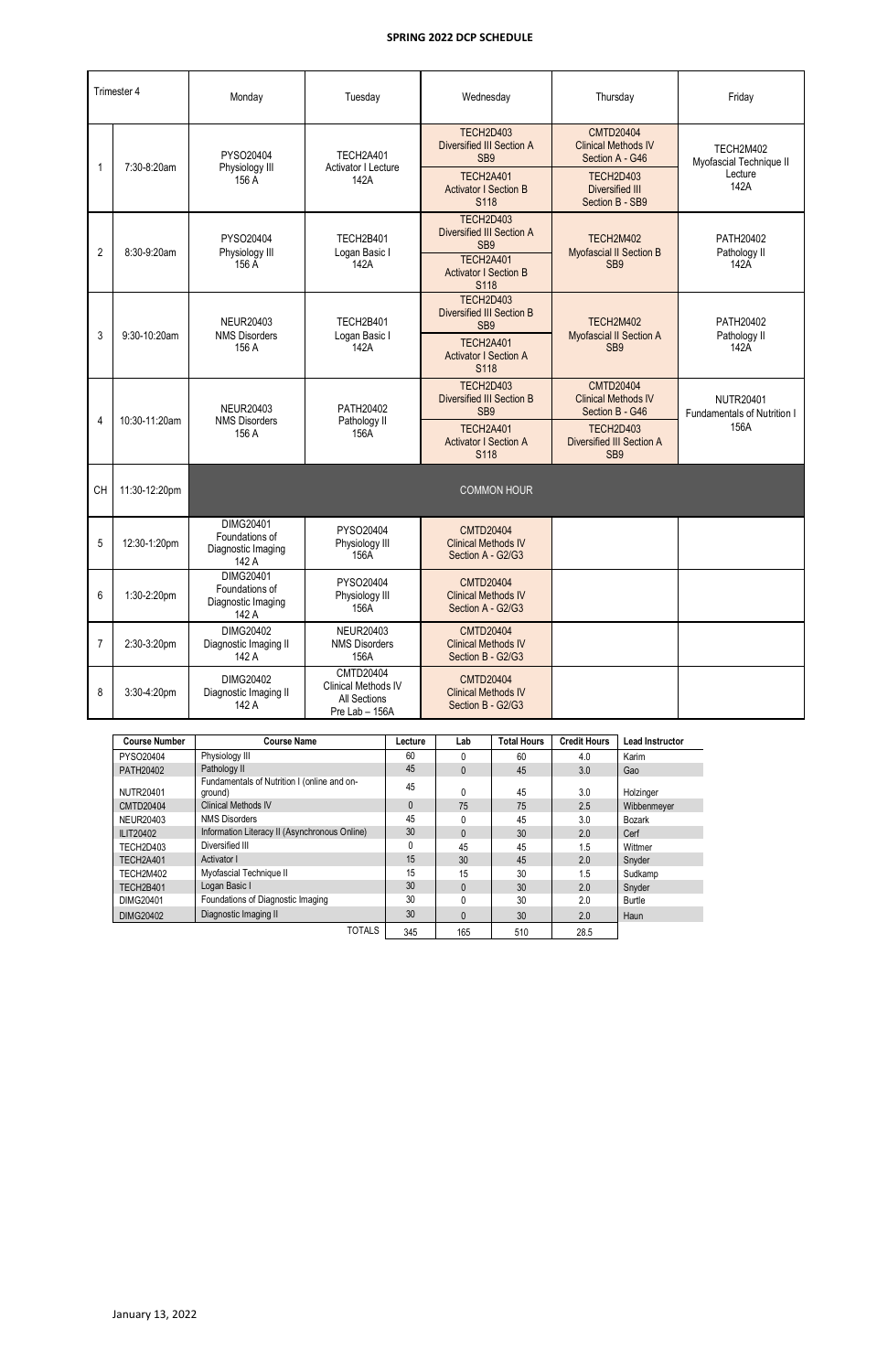| Trimester 5    |               | Monday                                           | Tuesday                                                                                                                                                                                     | Wednesday                                                         | Thursday                                                                                                                                                                                                   | Friday                                                                   |  |
|----------------|---------------|--------------------------------------------------|---------------------------------------------------------------------------------------------------------------------------------------------------------------------------------------------|-------------------------------------------------------------------|------------------------------------------------------------------------------------------------------------------------------------------------------------------------------------------------------------|--------------------------------------------------------------------------|--|
| 1              | 7:30-8:20am   | <b>IDIS20501</b><br>Internal Disorders I<br>G134 | TECH2D504<br>Diversified IV Section C<br><b>SB10</b><br><b>CMTD20505</b><br><b>Clinical Methods V</b><br>Section B - G46                                                                    | DIMG20503<br>Diagnostic Imaging III<br>142 B                      | TECH2D504<br><b>Diversified IV Section B</b><br><b>SB10</b><br><b>CMTD20505</b><br><b>Clinical Methods V</b><br>Section A - G2/G3                                                                          | DIMG20503<br>Diagnostic Imaging III<br>G 134                             |  |
| $\overline{2}$ | 8:30-9:20am   | <b>IDIS20501</b><br>Internal Disorders I<br>G134 | TECH2D504<br><b>Diversified IV Section A</b><br><b>SB10</b><br><b>CMTD20505</b><br><b>Clinical Methods V</b><br>Section B - G46                                                             | <b>DIMG20503</b><br>Diagnostic Imaging III<br>142 B               | TECH2D504<br><b>Diversified IV Section B</b><br><b>SB10</b><br><b>CMTD20505</b><br><b>Clinical Methods V</b><br>Section A - G2/G3<br><b>TECH2A502</b><br><b>Activator II Section C</b><br>S118             | DIMG20503<br>Diagnostic Imaging III<br>G134                              |  |
| 3              | 9:30-10:20am  | PHDX20502<br>Physical Diagnosis. ID I<br>G134    | TECH2D504<br><b>Diversified IV Section B</b><br><b>SB10</b><br><b>CMTD20505</b><br><b>Clinical Methods V</b><br>Section A - G46<br><b>TECH2B502</b><br>Logan Basic II Section C<br>N. Mabee | <b>PRHE20501</b><br>Physical Rehabilitation I<br>Lecture<br>142 B | TECH2D504<br>Diversified IV Section A<br><b>SB10</b><br><b>CMTD20505</b><br><b>Clinical Methods V Section C</b><br>G2/G3                                                                                   | TECH2D504<br>Diversified IV<br>G134                                      |  |
| 4              | 10:30-11:20am | PHDX20502<br>Physical Diagnosis. ID I<br>G134    | <b>CMTD20505</b><br><b>Clinical Methods V</b><br>Section A - G46<br><b>TECH2B502</b><br>Logan Basic II Section C<br>N. Mabee                                                                | <b>TECH2B502</b><br>Logan Basic II Lecture<br>142 B               | TECH2D504<br><b>Diversified IV Section A</b><br><b>SB10</b><br><b>CMTD20505</b><br><b>Clinical Methods V</b><br>Section C - G2/G3<br><b>TECH2A502</b><br><b>Activator II Section B</b><br>S <sub>118</sub> | <b>PRHE20501</b><br><b>Physical Rehabilitation I</b><br>Section A - S118 |  |
| СH             | 11:30-12:20pm |                                                  |                                                                                                                                                                                             | <b>COMMON HOUR</b>                                                |                                                                                                                                                                                                            |                                                                          |  |
| 5              | 12:30-1:20pm  | LADX20501<br>Laboratory Diagnosis<br>156 B       | <b>TECH2B502</b><br>Logan Basic II Section A<br><b>SB10</b><br><b>CMTD20505</b><br><b>Clinical Methods V</b><br>Section C - N. Mabee                                                        | PHIL20502<br>Principals of Chiropractic II<br>156 B               | TECH2D504<br>Diversified IV Section C<br><b>SB10</b><br><b>TECH2A502</b><br><b>Activator II Section A</b><br>S118<br><b>CMTD20505</b><br><b>Clinical Methods V</b><br>Section B - G46                      | <b>PRHE20501</b><br><b>Physical Rehabilitation I</b><br>Section C - SB9  |  |
| 6              | 1:30-2:20pm   | LADX20501<br>Laboratory Diagnosis<br>156 B       | <b>TECH2B502</b><br>Logan Basic II Section A<br><b>SB10</b><br><b>CMTD20505</b><br><b>Clinical Methods V</b><br>Section C - N. Mabee                                                        | PHIL20502<br>Principals of Chiropractic II<br>156B                | TECH2D504<br>Diversified IV Section C<br><b>SB10</b><br><b>TECH2A502</b><br><b>Activator II Section D</b><br><b>S118</b><br><b>CMTD20505</b><br><b>Clinical Methods V</b><br>Section B - G46               | <b>PRHE20501</b><br><b>Physical Rehabilitation I</b><br>Section B - SB9  |  |
| $\overline{7}$ | 2:30-3:20pm   | <b>EENT20501</b><br><b>EENT</b><br>156 B         | <b>TECH2B502</b><br>Logan Basic II Section B<br><b>SB10</b>                                                                                                                                 | <b>IDIS20501</b><br>Internal Disorders I<br>156B                  | TECH2C501<br>Correlative Technique I<br>142 B                                                                                                                                                              |                                                                          |  |
| 8              | 3:30-4:20pm   | <b>EENT20501</b><br><b>EENT</b><br>156 B         | <b>TECH2B502</b><br>Logan Basic II Section B<br><b>SB10</b>                                                                                                                                 | <b>IDIS20501</b><br>Internal Disorders I<br>156B                  | <b>TECH2C501</b><br>Correlative Technique I<br>142 B                                                                                                                                                       |                                                                          |  |

| <b>Course Number</b> | <b>Course Name</b>               | Lecture      | Lab          | <b>Total</b> | <b>Credit</b> | <b>Lead Instructor</b> |
|----------------------|----------------------------------|--------------|--------------|--------------|---------------|------------------------|
|                      |                                  |              |              | <b>Hours</b> | <b>Hours</b>  |                        |
| <b>IDIS20501</b>     | Internal Disorders I             | 60           |              | 60           | 4.0           | <b>DeGeer</b>          |
| LADX20501            | Laboratory Diagnosis             | 30           |              | 30           | 2.0           | Holzinger              |
| EENT20501            | EENT                             | 30           |              | 30           | 2.0           | Holzinger              |
| PHDX20502            | Physical Diagnosis. ID I         | 30           | 0            | 30           | 2.0           | Cerf                   |
| CMTD20505            | <b>Clinical Methods V</b>        | 0            | 60           | 60           | 2.0           | Grossenheider          |
| DIMG20503            | Diagnostic Imaging III           | 60           | $\mathbf{0}$ | 60           | 4.0           | <b>Battaglia</b>       |
| PRHE20501            | <b>Physical Rehabilitation I</b> | 15           | 15           | 30           | 1.5           | Sudkamp                |
| <b>PHIL20502</b>     | Principles of Chiropractic II    | 30           | $\Omega$     | 30           | 2.0           | Elliott                |
| TECH2D504            | Diversified IV                   | 15           | 45           | 60           | 2.5           | Miller                 |
| TECH2A502            | Activator II                     | $\mathbf{0}$ | 15           | 15           | 0.5           | <b>Burtle</b>          |
| <b>TECH2C501</b>     | Correlative Technique I          | 30           |              | 30           | 1.5           | Grossenheider          |
| TECH2B502            | Logan Basic II                   | 15           | 30           | 45           | 2.0           | Elliott                |
|                      | TOTALS                           | 300          | 180          | 480          | 26.0          |                        |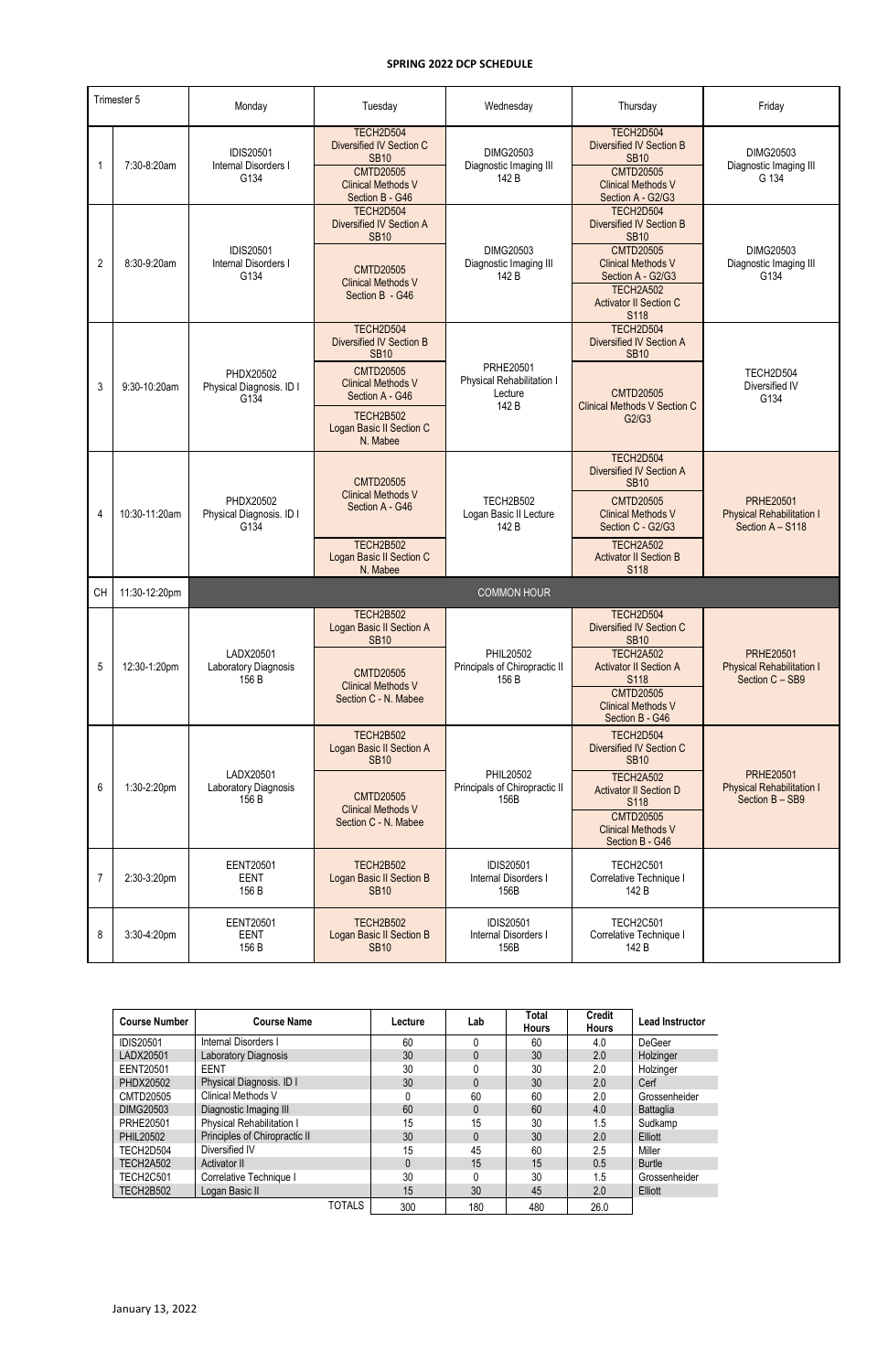| Trimester 6 |               | Monday                                                                                                                                       | Tuesday                                                                                                                                      | Wednesday                                                       | Thursday                                                        | Friday                   |
|-------------|---------------|----------------------------------------------------------------------------------------------------------------------------------------------|----------------------------------------------------------------------------------------------------------------------------------------------|-----------------------------------------------------------------|-----------------------------------------------------------------|--------------------------|
|             | 7:30-8:20am   | <b>TECH2C602</b><br><b>Correlative Technique II</b><br>Section A - SB10<br><b>CMTD20606</b><br><b>Clinical Methods VI</b><br>Section B - G46 | <b>PRHE20603</b><br><b>Modalities Section A</b><br>ACC/Biofreeze<br>RADP20601<br><b>Radiographic Positioning</b><br>Section B - SB8          | <b>DIMG20604</b><br>Diagnostic Imaging IV<br>156 A              | DIMG20604<br>Diagnostic Imaging IV<br>156 A                     | <b>Optional Elective</b> |
| 2           | 8:30-9:20am   | <b>TECH2C602</b><br><b>Correlative Technique II</b><br>Section A - SB10<br><b>CMTD20606</b><br><b>Clinical Methods VI</b><br>Section B - G46 | <b>PRHE20603</b><br><b>Modalities Section B</b><br>ACC/Biofreeze<br>RADP20601<br><b>Radiographic Positioning</b><br>Section A - SB8          | <b>IDIS20602</b><br>Internal Disorders II<br>156 A              | DIMG20604<br>Diagnostic Imaging IV<br>156A                      | <b>Optional Elective</b> |
| 3           | 9:30-10:20am  | <b>TECH2C602</b><br><b>Correlative Technique II</b><br>Section B - SB10<br><b>CMTD20606</b><br><b>Clinical Methods VI</b><br>Section A - G46 | <b>TECH2B603</b><br>Logan Basic III Section A<br>SB <sub>9</sub><br><b>CMTD20606</b><br><b>Clinical Methods VI Section B</b><br>G2/G3        | <b>IDIS20602</b><br>Internal Disorders II<br>156 A              | <b>BUSI20603</b><br><b>Billing &amp; Documentation</b><br>156 A | <b>Optional Elective</b> |
| 4           | 10:30-11:20am | <b>TECH2C602</b><br><b>Correlative Technique II</b><br>Section B - SB10<br><b>CMTD20606</b><br><b>Clinical Methods VI</b><br>Section A - G46 | TECH2B603<br>Logan Basic III Section A<br>SB <sub>9</sub><br><b>CMTD20606</b><br><b>Clinical Methods VI Section B</b><br>G2/G3               | <b>BUSI20603</b><br><b>Billing &amp; Documentation</b><br>156 A | <b>BUSI20603</b><br><b>Billing &amp; Documentation</b><br>156 A | <b>Optional Elective</b> |
| <b>CH</b>   | 11:30-12:20pm |                                                                                                                                              |                                                                                                                                              | <b>COMMON HOUR</b>                                              |                                                                 |                          |
| 5           | 12:30-1:20pm  | <b>JURI20601</b><br>Jurisprudence<br>G 48                                                                                                    | <b>TECH2B603</b><br><b>Logan Basic III Section B</b><br>SB <sub>9</sub><br><b>CMTD20606</b><br><b>Clinical Methods VI Section A</b><br>G2/G3 | PHDX20603<br>Physical Diagnosis ID II<br>G102                   | <b>IDIS20602</b><br>Internal Disorders II<br>142 A              | <b>Optional Elective</b> |
| 6           | 1:30-2:20pm   | PRHE20603<br>Modalities Lecture<br>G48                                                                                                       | TECH2B603<br>Logan Basic III Section B<br>SB <sub>9</sub><br><b>CMTD20606</b><br><b>Clinical Methods VI Section A</b><br>G2/G3               | PHDX20603<br>Physical Diagnosis ID II<br>G102                   | <b>IDIS20602</b><br>Internal Disorders II<br>142 A              | <b>Optional Elective</b> |
| 7           | 2:30-3:20pm   | TECH2B603<br>Logan Basic III Lecture<br>G48                                                                                                  | <b>PRHE20602</b><br><b>Physical Rehabilitation II</b><br>Section A - SB 9                                                                    | PHIL20603<br>Principles of Chiropractic III<br>G102             | TECH2C602<br>Correlative Technique II<br>Lecture - 142 A        | <b>Optional Elective</b> |
| 8           | 3:30-4:20pm   | RADP20601<br>Radiographic Positioning<br>Lecture<br>G48                                                                                      | <b>PRHE20602</b><br><b>Physical Rehabilitation II</b><br>Section B - SB9                                                                     | PHIL20603<br>Principles of Chiropractic III<br>G102             |                                                                 | <b>Optional Elective</b> |
| 9           | 4:30-5:20pm   |                                                                                                                                              |                                                                                                                                              | <b>Optional Elective</b>                                        | <b>Optional Elective</b>                                        |                          |
| 10          | 5:30-6:20pm   |                                                                                                                                              |                                                                                                                                              |                                                                 | <b>Optional Elective</b>                                        |                          |
| 11          | 6:30-7:30pm   |                                                                                                                                              |                                                                                                                                              |                                                                 | <b>Optional Elective</b>                                        |                          |

| <b>Course Number</b>      | <b>Course Name</b>                                  | Lecture      | Lab          | Total<br><b>Hours</b> | <b>Credit</b><br><b>Hours</b> | Lead Instructor(s)        |
|---------------------------|-----------------------------------------------------|--------------|--------------|-----------------------|-------------------------------|---------------------------|
| IDIS20602                 | Internal Disorders II                               | 60           | 0            | 60                    | 4.0                           | <b>DeGeer</b>             |
| PHDX20603                 | Physical Diagnosis ID II                            | 30           | $\Omega$     | 30                    | 2.0                           | Holzinger                 |
| NUTR20602                 | Nutrition II (Asynchronous Online)                  | 45           | 0            | 45                    | 3.0                           | Seaman                    |
| RADP20601                 | Radiographic Positioning                            | 15           | 15           | 30                    | 1.5                           | <b>Burtle</b>             |
| DIMG20604                 | Diagnostic Imaging IV                               | 45           | 0            | 45                    | 3.0                           | Kuhn                      |
| TECH2B603                 | Logan Basic III                                     | 15           | 30           | 45                    | 2.0                           | Montgomery                |
| TECH2C602                 | Correlative Technique II                            | 15           | 30           | 45                    | 2.0                           | Wittmer                   |
| CMTD20606                 | <b>Clinical Methods VI</b>                          | $\mathbf{0}$ | 60           | 60                    | 2.0                           | Engelson                  |
| PRHE20603                 | <b>Modalities</b>                                   | 15           | 15           | 30                    | 1.5                           | Underkofler               |
| PRHE20602                 | <b>Physical Rehabilitation II</b>                   | 15           | $\mathbf{0}$ | 15                    | 0.5                           | Sudkamp                   |
| <b>JURI20601</b>          | Jurisprudence                                       | 15           | 0            | 15                    | 1.0                           | <b>Brinkman</b>           |
| <b>BUSI20601</b>          | Applied Healthcare Statistics (Asynchronous online) | 45           | $\mathbf{0}$ | 45                    | 3.0                           | <b>Smardon</b>            |
| BUSI20603                 | <b>Billing &amp; Documentation</b>                  | 45           | 0            | 45                    | 3.0                           | <b>Brinkman</b>           |
| PHIL20603                 | Principles of Chiropractic III                      |              | $\mathbf{0}$ | 30                    | 2.0                           | Elliott                   |
| <b>Optional Electives</b> | <b>Elective Courses</b>                             |              |              |                       |                               | <b>Multiple Electives</b> |
|                           | TOTALS                                              | 390          | 150          | 540<br>$\ddot{}$      | 30.5<br>$+$                   |                           |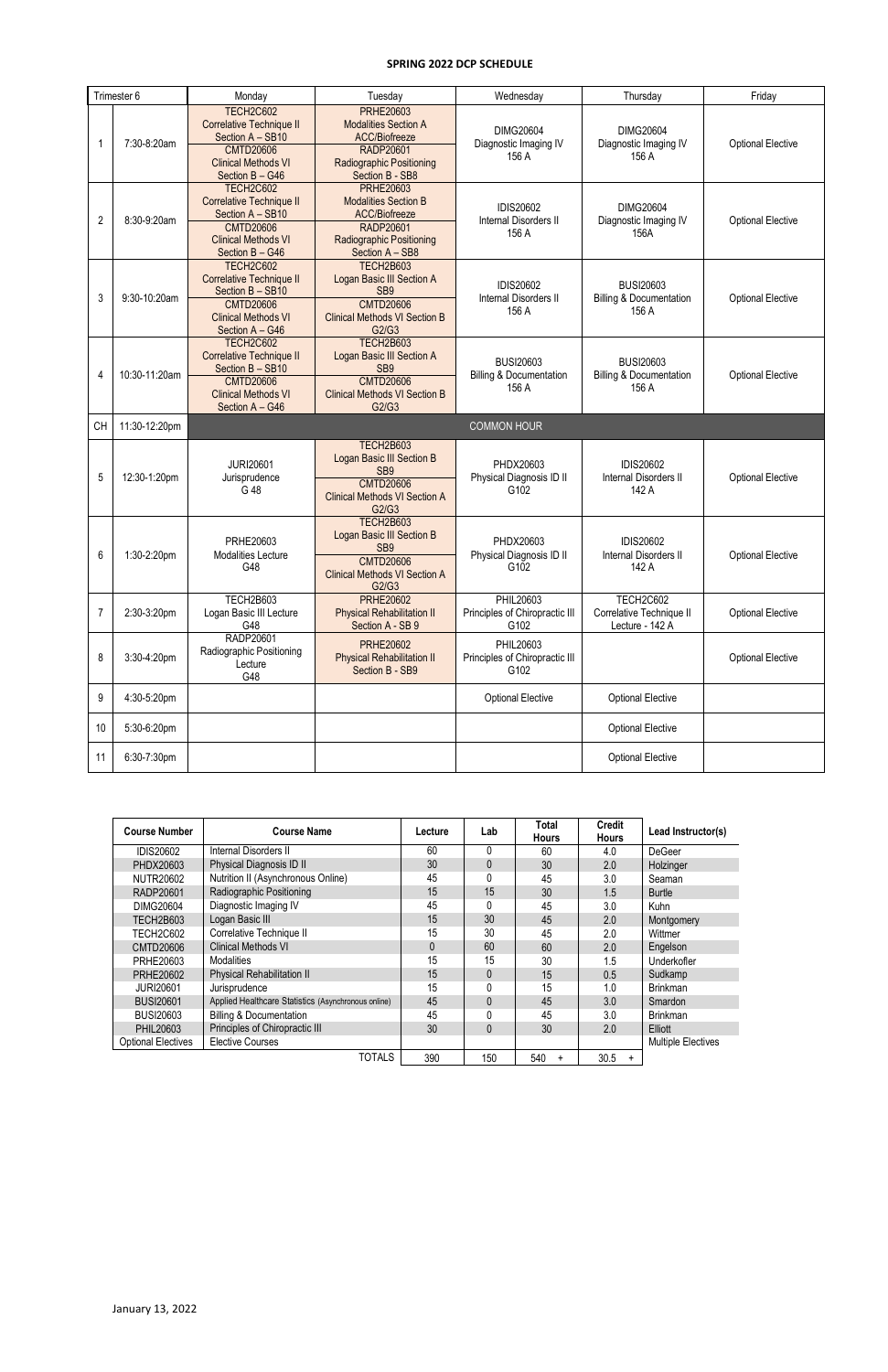| Trimester 7    |               | Monday                                                  | Tuesday                                                 | Wednesday                                                                            | Thursday                                                | Friday                                                                                           |
|----------------|---------------|---------------------------------------------------------|---------------------------------------------------------|--------------------------------------------------------------------------------------|---------------------------------------------------------|--------------------------------------------------------------------------------------------------|
|                | 7:30-8:20am   | <b>CLIN30701</b><br>Clinic 1 - Section A<br>(on campus) | <b>PSYCH30701</b><br><b>Clinical Psychology</b><br>G134 | <b>CLIN30701</b><br>Clinic 1 - Section A<br>(on campus)<br>$7:30$ a.m. $-10:00$ a.m. |                                                         | <b>CLIN30701</b><br>Clinic 1 - Section B<br>(on campus)<br><b>Optional Elective</b><br>Section A |
| 2              | 8:30-9:20am   | <b>CLIN30701</b><br>Clinic 1 - Section A<br>(on campus) | <b>PSYCH30701</b><br>Clinical Psychology<br>G134        | <b>CLIN30701</b><br>Clinic 1 - Section A<br>(on campus)<br>$7:30$ a.m. $-10:00$ a.m. |                                                         | <b>CLIN30701</b><br>Clinic 1 - Section B<br>(on campus)<br><b>Optional Elective</b><br>Section A |
| 3              | 9:30-10:20am  | <b>CLIN30701</b><br>Clinic 1 - Section A<br>(on campus) | <b>PSYCH30701</b><br><b>Clinical Psychology</b><br>G134 | <b>CLIN30701</b><br>Clinic 1 - Section B<br>(on campus)<br>10:00 a.m. $-$ 12:30 p.m. | PHAR30701<br>Pharmacology/Toxicology<br>142B            | <b>CLIN30701</b><br>Clinic 1 - Section B<br>(on campus)<br><b>Optional Elective</b><br>Section A |
| 4              | 10:30-11:20am | <b>CLIN30701</b><br>Clinic 1 - Section A<br>(on campus) | DIMG30705<br>Diagnostic Imaging V<br>G134               | <b>CLIN30701</b><br>Clinic 1 - Section B<br>(on campus)<br>10:00 a.m. $-$ 12:30 p.m. | PHAR30701<br>Pharmacology/Toxicology<br>142B            | <b>CLIN30701</b><br>Clinic 1 - Section B<br>(on campus)<br><b>Optional Elective</b><br>Section A |
| <b>CH</b>      | 11:30-12:30pm | <b>CLIN30701</b><br>Clinic 1 - Section A<br>(on campus) | Radiology Conferences<br>Section A - G134               | <b>CLIN30701</b><br>Clinic 1 - Section B<br>(on campus)<br>10:00 a.m. $-$ 12:30 p.m. | Radiology Conferences<br>Section B - G134               | <b>CLIN30701</b><br>Clinic 1 - Section B<br>(on campus)                                          |
| 5              | 12:30-1:20pm  | PEDS30701<br>Pediatrics<br>156A                         | <b>CLIN30701</b><br>Clinic 1 - Section B<br>(on campus) | OBGY30701<br>Obstetrics/Gynecology<br>G 134                                          | <b>CLIN30701</b><br>Clinic 1 - Section A<br>(on campus) | <b>Optional Elective</b><br>Sections A & B                                                       |
| 6              | 1:30-2:20pm   | OBGY30701<br>Obstetrics/Gynecology<br>156A              | <b>CLIN30701</b><br>Clinic 1 - Section B<br>(on campus) | GERI30701<br>Geriatrics<br>G 134                                                     | <b>CLIN30701</b><br>Clinic 1 - Section A<br>(on campus) | <b>Optional Elective</b><br>Sections A & B                                                       |
| $\overline{7}$ | 2:30-3:20pm   | DIMG30705<br>Diagnostic Imaging V<br>156A               | <b>CLIN30701</b><br>Clinic 1 - Section B<br>(on campus) | Clinic 1 - Lecture<br>G134                                                           | <b>CLIN30701</b><br>Clinic 1 - Section A<br>(on campus) | <b>Optional Elective</b><br>Sections A & B                                                       |
| 8              | 3:30-4:20pm   | DIMG30705<br>Diagnostic Imaging V<br>156A               | <b>CLIN30701</b><br>Clinic 1 - Section B<br>(on campus) |                                                                                      | <b>CLIN30701</b><br>Clinic 1 - Section A<br>(on campus) |                                                                                                  |
| 9              | 4:30-5:20pm   |                                                         | <b>CLIN30701</b><br>Clinic 1 - Section B                | <b>Optional Elective</b>                                                             | <b>CLIN30701</b><br>Clinic 1 - Section A<br>(on campus) |                                                                                                  |
|                |               |                                                         | (on campus)                                             | Sections A & B                                                                       | <b>Optional Elective</b><br>Section B                   |                                                                                                  |
|                |               |                                                         | <b>CLIN30701</b><br>Clinic 1 - Section B                | <b>Optional Elective</b>                                                             | <b>CLIN30701</b><br>Clinic 1 - Section A<br>(on campus) |                                                                                                  |
| 10             | 5:30-6:00pm   | (on campus)                                             |                                                         | Sections A & B                                                                       | <b>Optional Elective</b><br>Section B                   |                                                                                                  |

| <b>Course Number</b>      | <b>Course Name</b>                       | Lecture | <b>Clinic</b> | <b>Total Hours</b> | <b>Credit</b><br><b>Hours</b> | Lead Instructor(s)        |
|---------------------------|------------------------------------------|---------|---------------|--------------------|-------------------------------|---------------------------|
| PEDS30701                 | Pediatrics                               | 15      | 0             | 15                 | 1.0                           | Harvey                    |
| GERI30701                 | <b>Geriatrics</b>                        | 15      | $\Omega$      | 15                 | 1.0                           | Conable                   |
| NUTR30703                 | Clinical Nutrition (Asynchronous Online) | 30      |               | 30                 | 2.0                           | Seaman                    |
| DIMG30705                 | Diagnostic Imaging V                     | 45      | 0             | 45                 | 3.0                           | Kettner                   |
| <b>PSYH30701</b>          | Clinical Psychology                      | 45      | U             | 45                 | 3.0                           | Banaszynski               |
| OBGY30701                 | Obstetrics/Gynecology                    | 30      |               | 30                 | 2.0                           | <b>DeGeer</b>             |
| PHAR30701                 | Pharmacology/Toxicology                  | 30      | 0             | 30                 | 2.0                           | DeGeer                    |
| <b>BUSI30702</b>          | <b>Healthcare Accounting</b>             | 45      | 0             | 45                 | 3.0                           | McGowan                   |
| CLIN30701                 | Clinic I (on campus)                     |         | 225           | 225                | 5.0                           | Assigned Clinician        |
| <b>Optional Electives</b> | <b>Elective Courses</b>                  |         |               |                    |                               | <b>Multiple Electives</b> |
|                           | TOTALS                                   | 255     | 225           | 480                | 22.0<br>$+$                   |                           |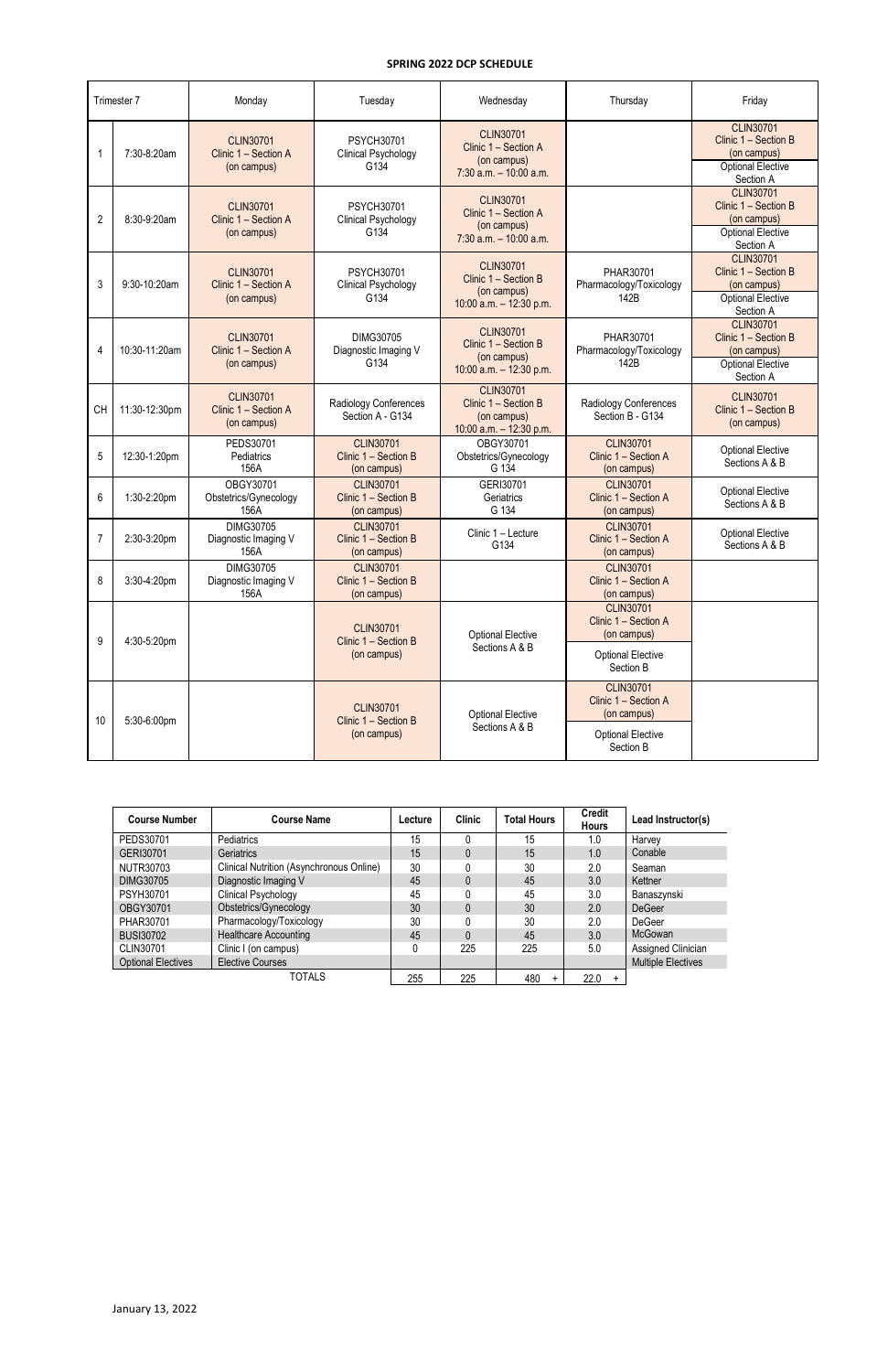| Trimester 8    |               | Monday                                                   | Tuesday                                                                                                                        | Wednesday                                                               | Thursday                                                 | Friday                                                                                                         |
|----------------|---------------|----------------------------------------------------------|--------------------------------------------------------------------------------------------------------------------------------|-------------------------------------------------------------------------|----------------------------------------------------------|----------------------------------------------------------------------------------------------------------------|
|                | 7:30-8:20am   | EMUR30801<br>Emergent/Urgent<br>156 B                    | <b>CLIN30802</b><br>Clinic II - Section B<br>(on campus)                                                                       | <b>BMEC30801</b><br><b>Advanced Biomechanics</b><br>156B                | <b>CLIN30802</b><br>Clinic II - Section A<br>(on campus) | DERM30801<br>Dermatology<br>156 B                                                                              |
| $\overline{2}$ | 8:30-9:20am   | <b>BUSI30806</b><br>Office Management<br>156 B           | <b>CLIN30802</b><br>Clinic II - Section B<br>(on campus)                                                                       | <b>BMEC30801</b><br><b>Advanced Biomechanics</b><br>156B                | <b>CLIN30802</b><br>Clinic II - Section A<br>(on campus) | DERM30801<br>Dermatology<br>156 B                                                                              |
| 3              | 9:30-10:20am  | <b>BUSI30806</b><br>Office Management<br>156 B           | <b>CLIN30802</b><br>Clinic II - Section B<br>(on campus)                                                                       | <b>BMEC30801</b><br><b>Advanced Biomechanics</b><br>Sect. A - N. Maybee | <b>CLIN30802</b><br>Clinic II - Section A<br>(on campus) | PPRO 30801<br><b>Practice Procedures</b><br>156 B                                                              |
| 4              | 10:30-11:20am | <b>BUSI30806</b><br>Office Management<br>G 102           | <b>CLIN30802</b><br>Clinic II - Section B<br>(on campus)<br><b>BMEC30801</b><br><b>Advanced Biomechanics</b><br>Sect. C - SB10 | ENDO30801<br>Endocrinology<br>G134                                      | <b>CLIN30802</b><br>Clinic II - Section A<br>(on campus) | PPRO 30801<br><b>Practice Procedures</b><br>156 B                                                              |
| <b>CH</b>      | 11:30-12:20pm | <b>COMMON HOUR</b>                                       | <b>CLIN30802</b><br>Clinic II - Section B<br>(on campus)                                                                       | <b>COMMON HOUR</b>                                                      | <b>CLIN30802</b><br>Clinic II - Section A<br>(on campus) | <b>COMMON HOUR</b>                                                                                             |
| 5              | 12:30-1:20pm  | <b>CLIN30802</b><br>Clinic II - Section A<br>(on campus) | <b>BMEC30801</b><br><b>Advanced Biomechanics</b><br>Sect. B - Open Bay                                                         | <b>CLIN30802</b><br>Clinic II - Section A<br>(on campus)                |                                                          | <b>CLIN30802</b><br>Clinic II - Section B<br>(on campus)<br><b>Optional Elective</b><br>Section A              |
| 6              | 1:30-2:20pm   | <b>CLIN30802</b><br>Clinic II - Section A<br>(on campus) |                                                                                                                                | <b>CLIN30802</b><br>Clinic II - Section A<br>(on campus)                |                                                          | <b>CLIN30802</b><br>Clinic II - Section B<br>(on campus)<br><b>Optional Elective</b>                           |
| $\overline{7}$ | 2:30-3:20pm   | <b>CLIN30802</b><br>Clinic II - Section A<br>(on campus) |                                                                                                                                | <b>CLIN30802</b><br>Clinic II - Section A<br>(on campus)                |                                                          | Section A<br><b>CLIN30802</b><br>Clinic II - Section B<br>(on campus)<br><b>Optional Elective</b><br>Section A |
| 8              | 3:30-4:20pm   | <b>CLIN30802</b><br>Clinic II - Section A<br>(on campus) |                                                                                                                                | <b>CLIN30802</b><br>Clinic II - Section B<br>(on campus)                |                                                          | <b>CLIN30802</b><br>Clinic II - Section B<br>(on campus)<br><b>Optional Elective</b><br>Section A              |
| 9              |               | <b>CLIN30802</b>                                         |                                                                                                                                | <b>CLIN30802</b><br>Clinic II - Section B<br>(on campus)                | <b>Optional Elective</b>                                 | <b>CLIN30802</b><br>Clinic II - Section B<br>(on campus)                                                       |
|                | 4:30-5:20pm   | Clinic II - Section A<br>(on campus)                     |                                                                                                                                | <b>Optional Elective</b><br>Section A                                   | Sections A & B                                           | <b>Optional Elective</b><br>Section A                                                                          |
| 10             |               | <b>CLIN30802</b>                                         |                                                                                                                                | <b>CLIN30802</b><br>Clinic II - Section B<br>(on campus)                | <b>Optional Elective</b>                                 | <b>CLIN30802</b><br>Clinic II - Section B<br>(on campus)                                                       |
|                | 5:30-6:00pm   | Clinic II - Section A<br>(on campus)                     |                                                                                                                                | <b>Optional Elective</b><br>Section A                                   | Sections A & B                                           | <b>Optional Elective</b><br>Section A                                                                          |

| <b>Course Number</b>      | <b>Course Name</b>                                   | Lecture | <b>Clinic</b> | Total<br><b>Hours</b> | <b>Credit</b><br><b>Hours</b> | Lead Instructor(s)        |
|---------------------------|------------------------------------------------------|---------|---------------|-----------------------|-------------------------------|---------------------------|
| EMUR30801                 | <b>Emergent Urgent Care</b>                          | 15      | $\Omega$      | 15                    | 1.0                           | Lewis                     |
| <b>BMEC30801</b>          | <b>Advanced Biomechanics</b>                         | 30      | 15            | 45                    | 2.5                           | <b>Miller</b>             |
| <b>BUSI30804</b>          | Healthcare Economics (online)                        | 45      |               | 45                    | 3.0                           | Moore                     |
| <b>BUSI30806</b>          | Office Management                                    | 45      | $\mathbf{0}$  | 45                    | 3.0                           | R. Hillgartner            |
| PHWE30801                 | Community Health & Wellness<br>(Asynchronous online) | 15      |               | 15                    | 1.0                           | Khan                      |
| DERM30801                 | Dermatology                                          | 30      | $\Omega$      | 30                    | 2.0                           | <b>DeGeer</b>             |
| ENDO30801                 | Endocrinology                                        | 15      | 0             | 15                    | 1.0                           | Montgomery                |
| PPRO30801                 | <b>Practice Procedures</b>                           | 30      | $\Omega$      | 30                    | 2.0                           | Goodman                   |
| CLIN30802                 | Clinic II                                            |         | 225           | 225                   | 5.0                           | Assigned Clinician        |
| <b>Optional Electives</b> | <b>Elective Courses</b>                              |         |               |                       |                               | <b>Multiple Electives</b> |

| TOTALS<br>225 | 240 | 465 | 20.5 |
|---------------|-----|-----|------|
|---------------|-----|-----|------|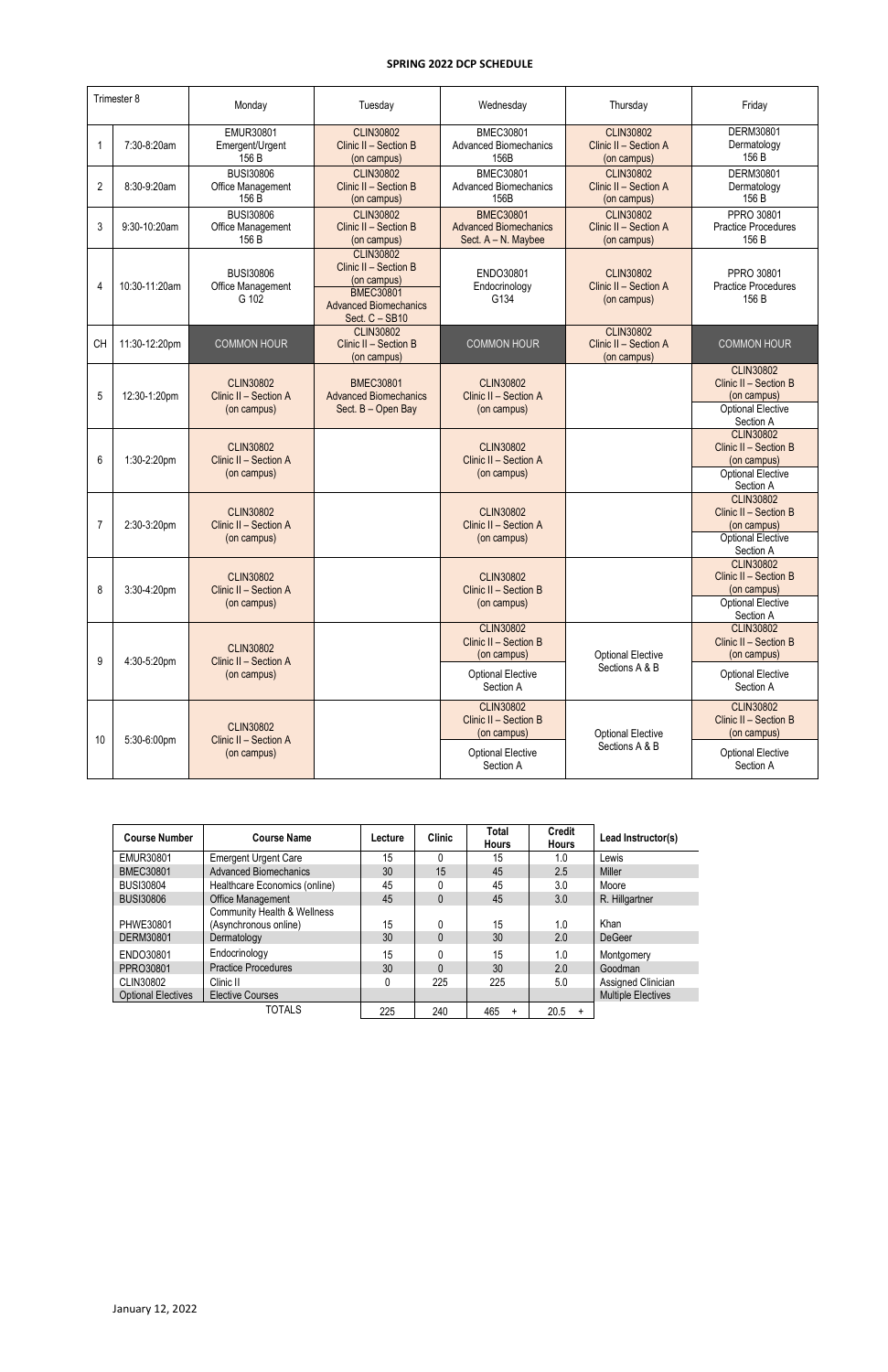| Trimester 9              |               | Monday | Tuesday | Wednesday<br>Thursday |  | Friday |
|--------------------------|---------------|--------|---------|-----------------------|--|--------|
| $\overline{\phantom{a}}$ | 7:30-8:20am   |        |         |                       |  |        |
| $\overline{2}$           | 8:30-9:20am   |        |         |                       |  |        |
| $\sqrt{3}$               | 9:30-10:20am  |        |         |                       |  |        |
| $\overline{4}$           | 10:30-11:20am |        |         |                       |  |        |
| CH                       | 11:30-12:20pm |        |         | COMMON HOUR           |  |        |
| $\sqrt{5}$               | 12:30-1:20pm  |        |         |                       |  |        |
| $\,6\,$                  | 1:30-2:20pm   |        |         |                       |  |        |
| $\overline{7}$           | 2:30-3:20pm   |        |         |                       |  |        |
| $\bf 8$                  | 3:30-4:20pm   |        |         |                       |  |        |

| <b>Course Number</b>      | <b>Course Name</b>             | Online | <b>Clinic</b> | <b>Total Hours</b> | <b>Credit</b><br><b>Hours</b> | Lead Instructor(s)        |
|---------------------------|--------------------------------|--------|---------------|--------------------|-------------------------------|---------------------------|
| <b>BUSI30905</b>          | Healthcare Logistics (online)  | 45     |               | 45                 | 3.0                           | Napuli                    |
| CLIN30903                 | Clinic III                     | 0      | 375           | 375                | 8.0                           | Assigned Clinician        |
| CLIN309R3                 | Clinic Grand Rounds I (online) | 15     | $\mathbf{0}$  | 15                 | 1.0                           | Kliethermes               |
| <b>Optional Electives</b> | <b>Elective Courses</b>        |        |               |                    |                               | <b>Multiple Electives</b> |
|                           | <b>TOTALS</b>                  | 60     | 375           | 435<br>+           | 12                            |                           |